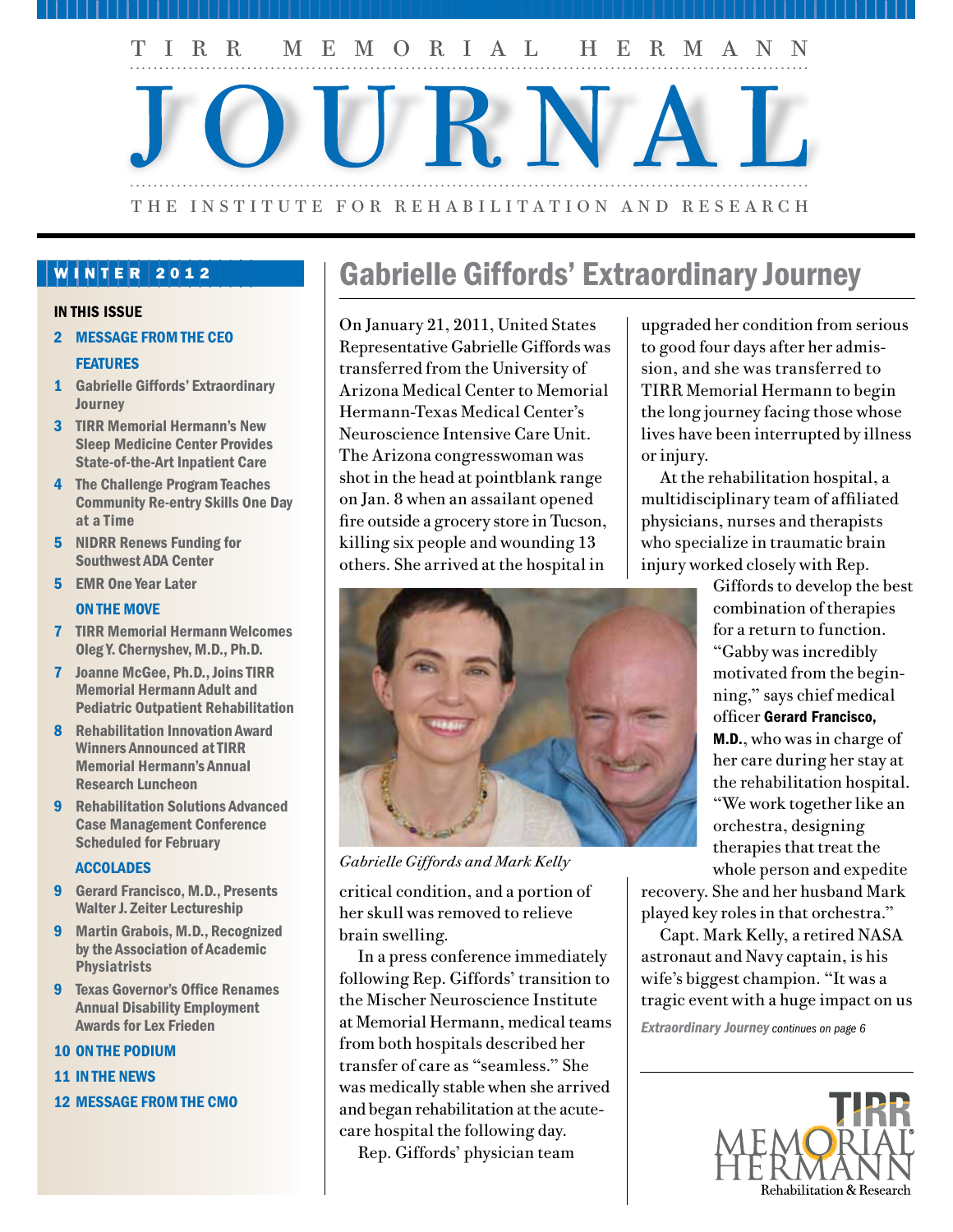problems, narcolepsy, bruxism, periodic limb movement disorder, difficulty maintaining sleep, unusual behavior during sleep, REM behavior disorder, sleep-related esophageal reflux, hypersomnolence, insomnia, sleep-wake schedule disruption and other disorders.

"Before we opened the Sleep Medicine Center, our only method of performing sleep studies on inpatients who could not be moved was to contract with an outside vendor to bring in portable equipment, or to document how many hours the patient was awake during the night," says chief medical officer Gerard Francisco, M.D. "I've had a special interest in sleep medicine since I was in training. When Dr. Grotta mentioned that he was going to hire a sleep specialist, we agreed that we could work together to realize a long-term dream. We're very pleased to have Dr. Chernyshev on our medical staff."

This past Christmas marked the fifth anniversary of my arrival at TIRR Memorial Hermann in 2006, just a few months after TIRR merged with Memorial Hermann. Although

> James C. Grotta, M.D., who is chief of neurology at Memorial Hermann-Texas Medical Center, professor and chair of the department of Neurology at the UTHealth Medical School and co-director of the Mischer Neuroscience Institute, recruited Dr. Chernyshev, who had trained with him while completing his neurology residency and a vascular neurology fellowship. "Sleep disorders have gained attention in the last decade," Dr. Grotta says. "It's one of those diagnoses, like attention-deficit hyperactivity disorder, that is prevalent but was not fully recognized until recently. We're discovering that in many cases chronic headaches, depression and some dementias are caused by lack of sleep. Dr. Chernyshev

### *F*FEATURES



Mary Ann Euliarte, R.N., M.S.N., M.B.A., C.R.R.N. Chief Nursing Officer /Chief Operations Officer Mark Sherer, Ph.D., A.B.P.P., F.A.C.R.M.

reengage in full and meaningful lives. In the months that followed, Mark Sherer returned as senior scientist and director of research, and we forged a new partnership with the Memorial Hermann Clinical Innovation and Research Institute, moving our research initiatives to a new level. Today, research at TIRR Memorial Hermann continues to expand through partnerships with local, regional and national institutions.

financial resources to our mission of helping rehabilitation patients *Carl E. Josehart, CEO*

We've grown from 96 beds to 119 and added new technology. We've opened new procedure rooms, added

Oleg Y. Chernyshev, M.D., Ph.D. *Medical Director, TIRR Memorial Hermann Sleep Medicine Center Assistant Professor of Neurology, UTHealth Medical School*

Kris Conley, C.C.C.-S.L.P. *Speech-Language Pathologist, Adult and Pediatric Outpatient Rehabilitation*

Lynne Davis, Ph.D. *Neuropsychologist and Investigator at the Brain Injury Research Center*

Mary Ann Euliarte, R.N., M.S.N., M.B.A., C.R.R.N.

*Chief Nursing Officer/Chief Operating Officer* 

Gerard E. Francisco, M.D. *Chief Medical Officer Chair of the Department of PM&R, UTHealth Medical School*

Lex Frieden *Director, Independent Living Research Utilization* 

*Professor of Biomedical Informatics and Professor of Rehabilitation, UTHealth Medical School Professor of Rehabilitation, Baylor College of* 

*Medicine The University of Texas System Chancellor's Health Fellow on Disability*

Martin Grabois, M.D. *Professor and Chair of the Department of PM&R*

*Baylor College of Medicine*

Jennifer Hale, P.T., D.P.T., N.C.S. *Physical Therapist at TIRR Memorial Hermann Adult and Pediatric Outpatient Rehabilitation*

Catherine Cooper Hay, O.T.R. *Staff Occupational Therapist at TIRR Memorial Hermann*

Jan Ivey, L.C.S.W. *Primary Therapist and Social Worker, Adult and Pediatric Outpatient Programs*

Carl Josehart *TIRR Memorial Hermann CEO*

Joyce Leverenz, C.R.C. *Vocational Counselor, Adult and Pediatric Outpatient Rehabilitation*

Mark Sherer, Ph.D., A.B.P.P., F.A.C.R.M.

*Senior Scientist Director of Research and Director of Neuropsychology Clinical Professor of PM&R, Baylor College of Medicine*

# **FEATURED IN THIS ISSUE**<br>Oleg Y. Chernyshev, M.D., Ph.D.<br>Medical Director TIRR Memorial Hermann

*TIRR Memorial Hermann Journal* is published four times a year by TIRR Memorial Hermann. Please direct your comments or suggestions to Editor, *TIRR Memorial Hermann Journal*, TIRR Memorial Hermann, 1333 Moursund, Houston, TX 77030, 713.797.5946. Carl E. Josehart, CEO Gerard Francisco, M.D.

Chief Medical Officer

 Director of Research Susan Thomas, Editor

Karen Kephart, Writer

Steve Stanley, Designer

Material in this publication may not be reproduced in whole or part without permission from TIRR Memorial Hermann.

Winter 2012

*We have opportunities for outstanding rehabilitation professionals. If you are interested in joining our team at* U.S.News & World Report's *No. 4 rehabilitation hospital, contact Monica Kinnard, recruitment consultant, at 713.797.7281 or Monica.Kinnard@memorialhermann.org All available opportunities can be viewed at memorialhermann.org.*

*www.tirrmemorialhermann.org, www.ilru.org*

### TIRR Memorial Hermann's New Sleep Medicine Center Provides State-of-the-Art Inpatient Care

a Neurologic Physical Therapy Residency Program, and transformed our Outpatient Medical Clinic into a medical home for people with disabilities. In 2009, we celebrated our 50th anniversary and welcomed Gerard Francisco, M.D., in his new role as chief medical officer at TIRR Memorial Hermann and chair of the department of Physical Medicine and Rehabilitation at The University of Texas Health Science Center at Houston (UTHealth) Medical School.

As we enter a new year, we once again face uncertainty in the post-reform world of healthcare. Throughout our history, we've risen to the challenge, and I'm confident that we'll continue to do so. I'm proud of the achievements of our team at TIRR Memorial Hermann. They're talented, innovative and committed to delivering the highest standard of care. Together, we've laid a firm foundation for success in 2012 and the years to come.

Carl E. Josehart *Chief Executive Officer TIRR Memorial Hermann*

*Sleep Medicine Center continues on page 6*

"Sleep disorders are common after a traumatic brain injury, stroke or other neurological illnesses, and may deter full participation in a rehabilitation program," says Oleg Y. Chernyshev, M.D., Ph.D., who recently joined TIRR Memorial Hermann as medical director of the hospital's new inpatient Sleep Medicine Center. "We believe strongly that sleep disorder management in the rehabilitation setting facilitates recovery."

A diplomate of the American Board of Psychiatry and Neurology and fellowship-trained sleep medicine



specialist, Dr. Chernyshev comes to TIRR Memorial Hermann from Louisiana State University Health Sciences Center in Shreveport. He specializes in early screening, diagnosis and management of sleep apnea in acute ischemic stroke patients to facilitate recovery from stroke, and in the incorporation of sleep medicine methodology in the development of innovative tools that enhance the recovery of patients with traumatic brain injury, stroke, spinal cord

injury, post-traumatic headache and other disorders.

"We provide rehabilitative care for a range of disorders, but the majority of our patients are recovering from stroke, traumatic brain injury or spinal cord injury," says Dr. Chernyshev, who is an assistant professor of neurology at The University of Texas Health Science Center in Houston (UTHealth) Medical School. "Damage to the neurological system can cause disruption of sleep. For instance, we've found that ischemic stroke patients often have sleep disruptive disorders like obstructive sleep apnea, circadian misalignment, hypersomnia or insomnia, as well as other conditions that should be addressed as part of the rehabilitation plan. Patients with cervical spinal cord injury may have sleeprelated breathing disorders or periodic limb movement disorder. Medications we give patients may also disrupt sleep and affect consciousness. If the patient isn't alert enough to fully participate in rehabilitation, recovery will be slower. For this reason, we believe that aggressive management of sleep disorders is important." At the Center, certified polysomnographic technologists perform polysomnograms, multiple sleep latency tests, maintenance of wakefulness tests, ambulatory portable sleep studies and actigraphy for the diagnosis of sleep-related breathing

disorders, nocturnal oxygenation

*New Sleep Medicine Center*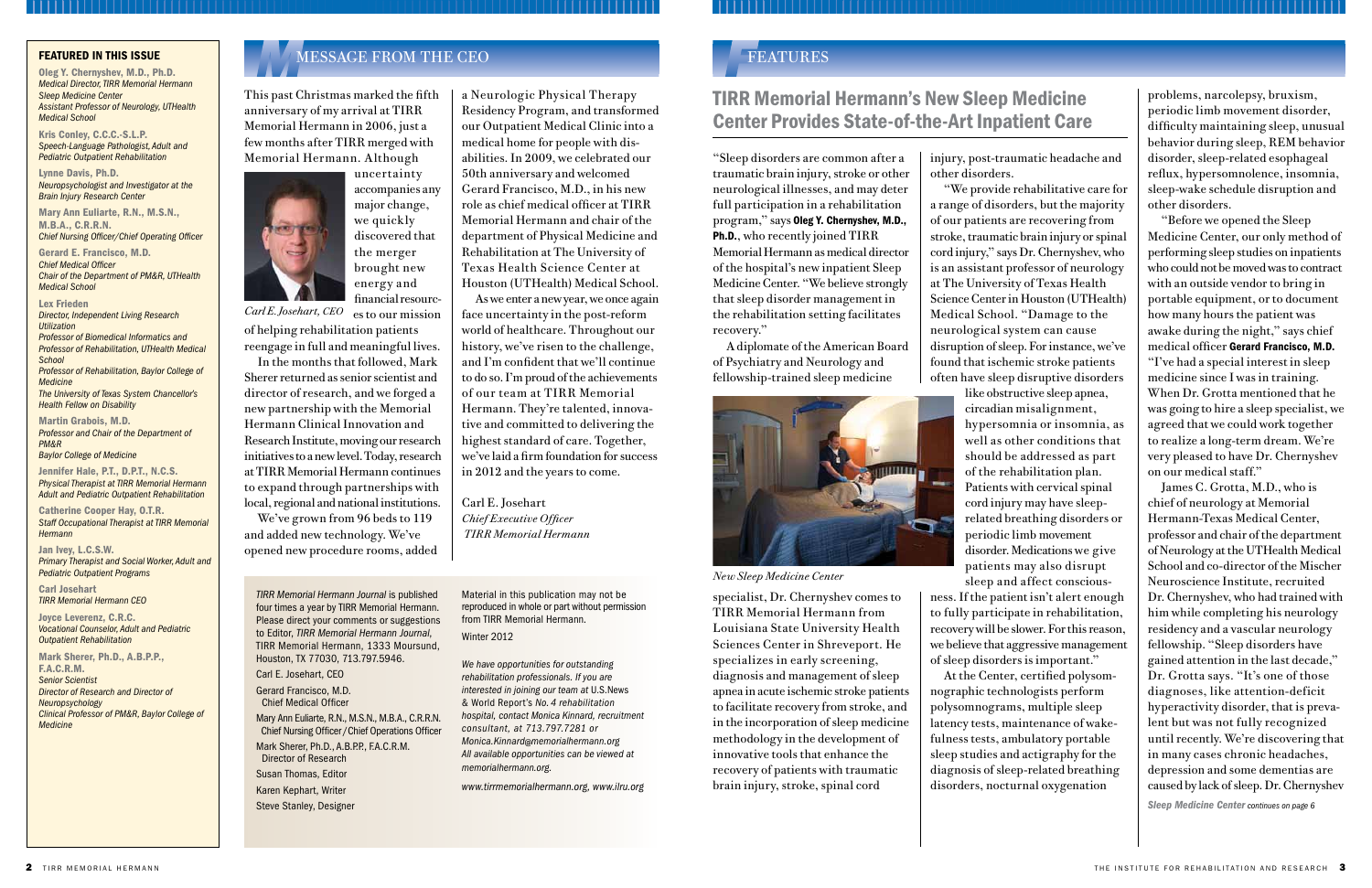journey, watching him blossom as he improved."

Between January and mid-June, when he graduated from the Challenge Program, Pfalzer spent several days a week engaged in an interdisciplinary approach that addresses the physical abilities, memory strategies,

interpersonal communication, and vocational and problem-solving skills needed for long-term success. Like all participants in the program, he built strength, learned new skills and gained confidence.

The Challenge Program's success has led to a tripling of its census in the last three years to the current average of 60 clients. "We adapt our

approach to the needs of

our clients," says vocational coordinator Joyce Leverenz, C.R.C. "Our basic philosophy is this: if our clients can return to the community and be involved, they will improve. Some clients go back to work toward the end of their program here, and we follow them at work by staying in touch with their managers. Therapy restores function, but there may be deficits. We help them around the problems."

"Watching Katie and Eric together as a couple really touched my heart," Ivey says. "When we work with people so closely for such a long period of time, we feel like we become part of the family for a time. I think of recovery as taking life back piece by piece. We want our clients to have as much of their lives back as they can get."

The program offers client services in four areas, depending on individual needs: independence services focused on safety and productivity at home and in the community; volunteer services that assist clients in structured activities outside the home; employment services that teach compensatory strategies and provide

support for a return to work; and educational services that prepare high school and post-secondary school students to succeed when they return to school.

Jeanette Farah is also a recent graduate of the Challenge Program. Following a stroke in February 2011 and acute care treatment at Memorial Hermann Memorial City Medical Center, she was admitted to TIRR Memorial Hermann as an inpatient. After a week of therapy she was discharged and assigned to the Challenge Program.

"The best thing about the program is that it's so comprehensive," Farah says. "They attack the problem at all levels. I graduated last November, and at graduation we have the opportunity to say a few words to the staff and patients, so that people in the program can see our successes. I told them that it wasn't easy. Some days you just don't want to be there, but it's important to stick with it. Thanks to their help, I'm back at work. I can't thank them enough."

Eric Pfalzer, a mechanical engineer, returned to his position at Hoerbiger Group part-time in August 2011, two years after his accident. A year earlier, he'd proposed to Katie, and they were married on October 15, 2011.

"Recovery has taught me patience," he says. "A brain injury is not a broken leg. It's hard work and it's slow, and you have to take it one day at a time."

The renewed grant has allowed the Southwest ADA Center to start new initiatives, including a blog called "Life from Another Perspective" for the 29 Houston Community Newspapers, which serve the Greater Houston suburban market. Future plans include expanded media outreach to Hispanics in the southwestern United States, and to Native Americans with disabilities. "We'll work more closely with the travel industry in the next five years to help them meet new ADA requirements, and we're also focused on helping employers provide job opportunities that fully engage people with disabilities in the workforce." $\blacklozenge$ 

In early August 2009, Eric Pfalzer suffered a traumatic brain injury in a motocross accident. He was transported by air ambulance to Memorial Hermann-Texas Medical Center, where he remained in a coma for 13 days. He was discharged to TIRR Memorial Hermann on August 27, and walked

# The Challenge Program Teaches Community  $\parallel$  support for a return to work; and NIDRR Renews Funding for Southwest ADA Center Re-entry Skills One Day at a Time

out of the rehabilitation hospital two and a half months later – on his own. "It was a miracle," says his wife, Katie Pfalzer.

In January 2010, Pfalzer entered TIRR Memorial Hermann's outpatient Challenge Program, which provides specialized services focused on community re-entry skills critical for the transition to independent living, school or work following brain injury. Jan Ivey, L.C.S.W., was assigned as his primary therapist.

"I remember the first day Eric walked through the door," Ivey says. "He wanted everything to be fixed tomorrow. He was incredibly dedicated to his therapy, and his family was very supportive. I feel so fortunate to have had the opportunity to walk with him through his rehabilitation

The award marks the fifth<br>
consecutive cycle of funding<br>
the DBTAC Southwest ADA<br>
Center the radion's leading resoure consecutive cycle of funding for the DBTAC Southwest ADA Center, the region's leading resource on the Americans with Disabilities Act and related disability rights laws.

Improvement and chief medical office<br>
Gerard Francisco, M.D., say that<br>
affiliated physicians have<br>
embraced the concept and are true uliarte and chief medical officer Gerard Francisco, M.D., say that **a** affiliated physicians have partners in taking the EMR system to new levels.

The National Institute on Disability and Rehabilitation Research (NIDRR) has awarded the Independent Living Research Utilization (ILRU) program at TIRR Memorial Hermann a fiveyear, \$6-million Regional ADA Technical Assistance Center Program grant. The award marks the fifth consecutive cycle of funding for the Disability and Business Technical Assistance Center (DBTAC) ADA Center, the region's leading resource on the Americans with Disabilities Act and related disability rights laws.

"Our goal at the Southwest ADA Center is full inclusion and integration into society of individuals with disabilities – especially those with severe disabilities – and improvement of the services authorized under the Rehabilitation Act," says Lex Frieden, director of the ILRU. "To that end, we provide outreach, training and technical assistance, and disseminate information to individuals, groups and organizations who have rights and responsibilities under the ADA."

Building on its 20 years of experience serving Arkansas, Louisiana, New Mexico, Oklahoma and Texas, the Southwest ADA Center will continue its mission over the next five years with a special focus on minority individuals with disabilities, postsecondary institutions, small businesses, veterans with disabilities, employers, the

hospitality industry, emergency preparedness organizations and individuals newly covered by the ADA Amendments Act of 2008. "We've been successful in reaching across a broad spectrum of need, ranging from large international corporations to local small businesses," Frieden says. "We've worked with school systems and municipalities, and have been

engaged in issues ranging from hurricane preparedness to advising major hotel chains and the airline industry on how best to serve people with disabilities. Over the years, we've seen a major shift in attitude. Twenty years ago, businesses and organizations wanted to be sure they were meeting the ADA's minimum requirements to avoid penalties. Today, they view people with disabilities as an important segment of the economy."



*Eric and Katie Pfalzar*

#### EMR One Year Later

A year has passed since TIRR Memorial Hermann began the transition to a paperless environment by implementing electronic medical records (EMR) and computerized physician order entry (CPOE), bringing evidence-based medicine to the point of care.

"Our EMR system is now fully

implemented, and we're on the downside of the learning curve," says Mary Ann Euliarte, R.N., M.S.N., M.B.A., C.R.R.N., chief nursing officer and chief operating officer at TIRR Memorial Hermann. "We're now at the stage where we can look back at what we've accomplished and set standards for documentation. As we fine-tune the system, we're beginning to realize new opportunities for auditing via the EMR. For example, some of our required regulatory audits were done manually – we'd have to pull the chart and go page by page. Now we can complete the audits at amazing speed. The ability to access and review data through the EMR allows us to evaluate protocols and assists us in determining

their effectiveness in improving the quality of care."

Euliarte and chief medical officer

Gerard Francisco, M.D., say that affiliated physicians have embraced the concept and are true partners in taking the EMR system to new levels. "Medical staff members are now able to

access hundreds of plans for delivering care and transmit them electronically



*Mary Ann Euliarte, R.N., M.S.N., M.B.A., C.R.R.N.*

*EMR continues on page 6*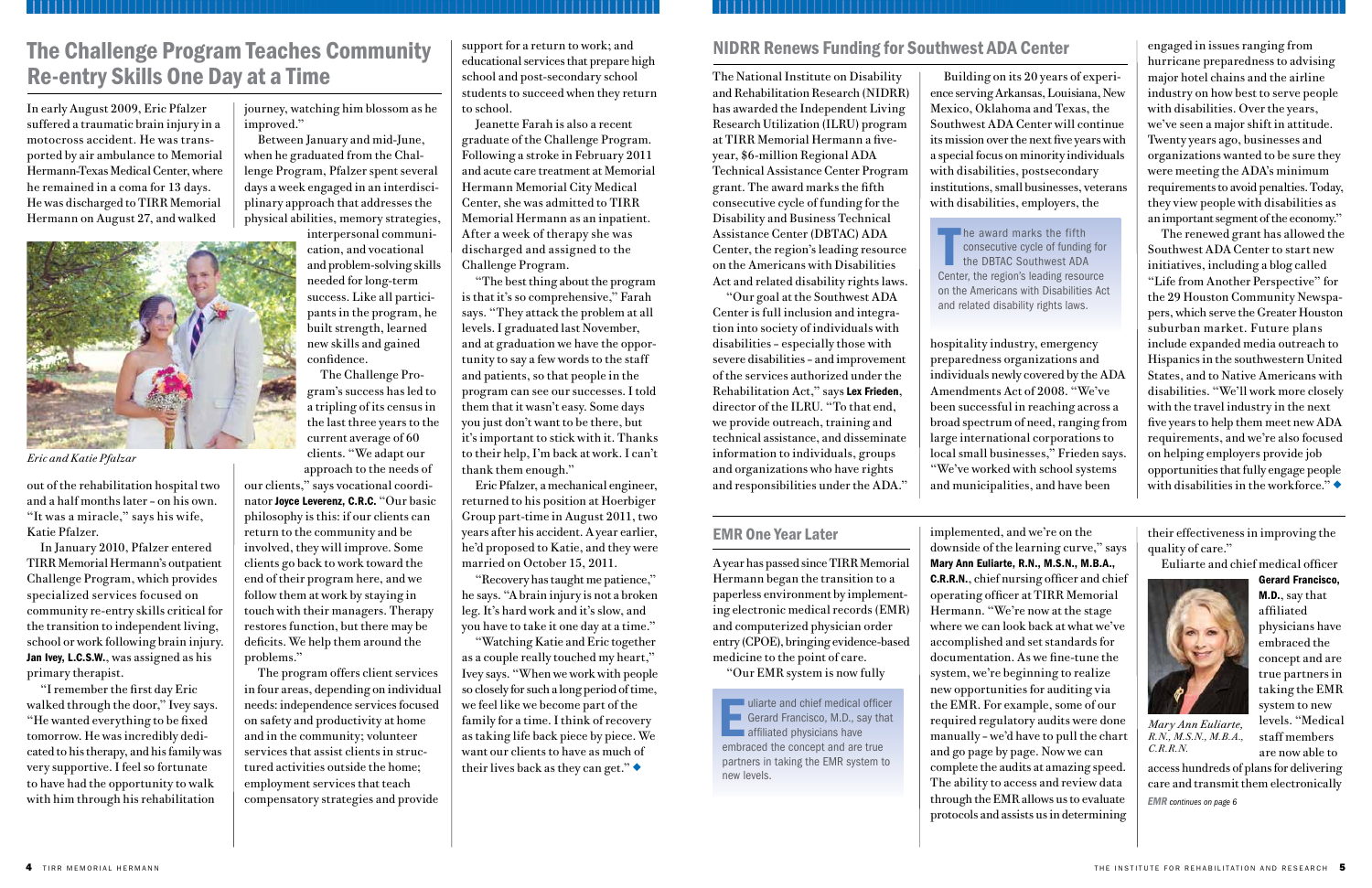Joanne McGee, Ph.D., Joins TIRR Memorial Hermann Adult and Pediatric Outpatient Rehabilitation

Clinical neuropsychologist Joanne McGee, Ph.D., has joined the staff of the Challenge Program at TIRR Memorial Hermann Adult and Pediatric Outpatient Rehabilitation.

Her addition brings to three the number of neuropsychologists serving the program, which provides specialized services focusing on community

re-entry skills critical for the transition to independent living, school or work following brain injury.

pathogenesis. During his residency and doctoral program, he completed a clinical and research fellowship at the Houston Headache Clinic, followed by a neurosonology fellowship at the UTHealth Medical School Stroke Center. He is certified in neurosonology by the American Society of Neuroimaging. medicine at Atlantic City Regional Medical Center in New Jersey, he completed a neurology residency and a vascular neurology fellowship at the UTHealth Medical School, followed by a sleep medicine fellowship at Louisiana State University Health Sciences Center at Shreveport.

Following an internship in internal Dr. Chernyshev was awarded the

For more information about the TIRR Memorial Hermann Sleep Medicine Center, call 713.797.7743.  $\triangleleft$ 

American Sleep Medicine Foundation/ He is a member of the American

American Academy of Sleep Medicine's 2010 Physician Scientist Training Award in the Best Science category. He has received other research awards, including the Louisiana State University Health Sciences Center/Institute for Cardiovascular Disease and Imaging Intramural Research Support Award and the Russian Presidential Grant. Academy of Sleep Medicine, American Academy of Neurology, American Stroke Association, American Headache Society, International Headache Society and World Stroke Organization. He is an author and coauthor of research published in numerous medical journals, including *Neurology, Stroke, Headache, Cerebrovascular Diseases* and others.



as a family. But you keep working because you don't want that to be the end result. The injury Gabby suffered kills 95 percent of the people who sustain it. The 5 percent who remain typically don't recover very well, but she's done remarkably well. Her continuous improvement motivates

her to go further and do more. Carl Josehart and his team really went out of their way to do everything they possibly could to make our experience at TIRR Memorial Hermann as positive and productive as possible." On May 18, neurosurgeon Dong

ep. Giffords' physician team upgraded her condition from Serious to good four days after her admission, and she was transferred to TIRR Memorial Hermann to begin the long journey facing those whose lives have been interrupted by illness or injury.

Kim, M.D., director of the Mischer Neuroscience Institute and chair of the Vivian L. Smith Department of Neurosurgery at The University of Texas Health Science Center at Houston (UTHealth) Medical School, performed a successful cranioplasty to replace the piece of Rep. Giffords' skull that was removed on Jan. 8. He attached a plastic, computer-generated implant to her skull, along with a shunt to drain fluid, eliminating the

> Dr. McGee received her doctorate in clinical behavioral medicine psychology with a specialization in neuropsychology at the University of North Texas in Denton, followed by postdoctoral training at Tulane University Medical Center's Neuropsychology Laboratory in New Orleans. Prior to joining TIRR Memorial Hermann, she was clinical director at ResCare Premier Texas in San Marcos, where she oversaw treatment programming for seven residential facilities providing residential rehabilitation, supported living, vocational rehabilitation and community reintegration services for individuals with brain injury. She currently holds a faculty appointment as adjunct professor in the College of Education at Texas State University in San Marcos. *On the Move continues on page 8*

His wife remains confident. "I will get stronger," she says. "I will return."◆

An added benefit for clinicians is avoiding sifting through stacks of paper to find pertinent patient information. A recent study in the *American Journal of Nursing* found that bacteria on paper can survive for at least three days and up to one week. EMR eliminates a major source of paper-transmitted bacteria: the patient chart. $\blacklozenge$ 

## **ON THE MOVE**

need for a protective helmet. On June 8, she celebrated another milestone – her 41st birthday. After her discharge from TIRR Memorial Hermann in mid-July, she began a program of intensive physical therapy and speech therapy at TIRR Memorial Hermann Adult Outpatient Rehabilitation. On most days, she's driven from the home she shares with her husband near his former employer NASA to the outpatient rehabilitation center.

> **Physicians can pull spreadsheets**<br>that graph trends based on lab<br>tests or blood pressure results,<br>and they no longer have to be on a that graph trends based on lab tests or blood pressure results, and they no longer have to be on a nursing unit to order a medication for a patient.

Kris Conley, C.C.C.-S.L.P., speechlanguage pathologist, works with Rep.

**After earning his medical<br>degree at I. M. Sechenor<br>Moscow Russia Dr. Chernys** degree at I. M. Sechenov Moscow Medical Academy in Moscow, Russia, Dr. Chernyshev completed a combined clinical neurology residency and doctorate at the same institution

#### *Extraordinary Journey continued from page 1*

brings a lot to the table. He's exceptionally well trained, and his new position will allow him to integrate knowledge and training to help rehabilitation patients with neurological issues." *Sleep Medicine Center continued from page 3*

Dr. Chernyshev will also be engaged in research focused on the bidirectional relationship between obstructive sleep apnea and stroke, new therapies for normalization and regulation of sleep, and the relationship between sleep and recovery from stroke, traumatic brain injury and spinal cord injury.

to the appropriate department or individual to be carried out. The entire care team is on the same page, with no time lag in the sharing of information," Dr. Francisco says. "They can access the interdisciplinary plan of care and at a quick glance get a full picture of the patient's status."

Physicians can pull spreadsheets that graph trends based on lab tests or blood pressure results, and they no longer have to be on a nursing unit to order a medication for a patient. "It's an evolving process because we're still discovering ways to make the EMR more efficient," Dr. Francisco says. "We're very diligent in ensuring that all the changes we make are beneficial to the patient."

*EMR continued from page 5*

TIRR Memorial Hermann Welcomes Oleg Y. Chernyshev, M.D., Ph.D.

Oleg Y. Chernyshev, M.D., Ph.D., has joined the medical staff of TIRR Memorial Hermann as medical director of the hospital's new Sleep Medicine Center, with a concomitant appointment



as assistant professor in the department of Neurology at The University of Texas Health Science Center at Houston (UTHealth) Medical School.

of the American Board of Psychiatry and Neurology, Dr. Chernyshev comes to TIRR Memorial Hermann from Louisiana State University Health Sciences Center in Shreveport, where he was an attending physician. He specializes in early screening, diagnosis and management of sleep apnea in acute ischemic stroke patients to facilitate recovery from stroke, and in the incorporation of sleep medicine methodology in the development of innovative tools that enhance the recovery of patients with traumatic brain injury, stroke, spinal cord injury, post-traumatic headache and other disorders.

A diplomate *Oleg Y. Chernyshev, M.D., Ph.D.*

After earning his medical degree at I. M. Sechenov Moscow Medical Academy in Russia, Dr. Chernyshev completed a combined clinical neurology residency and doctorate at the same institution, where he focused on cerebral mechanisms of migraine

Giffords three days a week. "She's got heart. She's focused. She's amazing. She is indefatigable and just absolutely determined to do everything she possibly can to return," Conley says. "She's one of those people you meet in life who just touches everyone. There's something very, very special about her. I can understand why she's been called the most positive member of Congress. She's a joy to work with."

"A brain injury like hers is a kind of hurricane, blowing away some words and phrases and leaving others almost within reach, but buried deep," says Capt. Kelly in a new book, *Gabby: A Story of Courage and Hope*, written by the couple with the help of writer Jeffrey Zaslow.

"Our main goal for now is continued hard work and continued progress. 2011 was tough for us, and we're hoping for a good 2012," he says.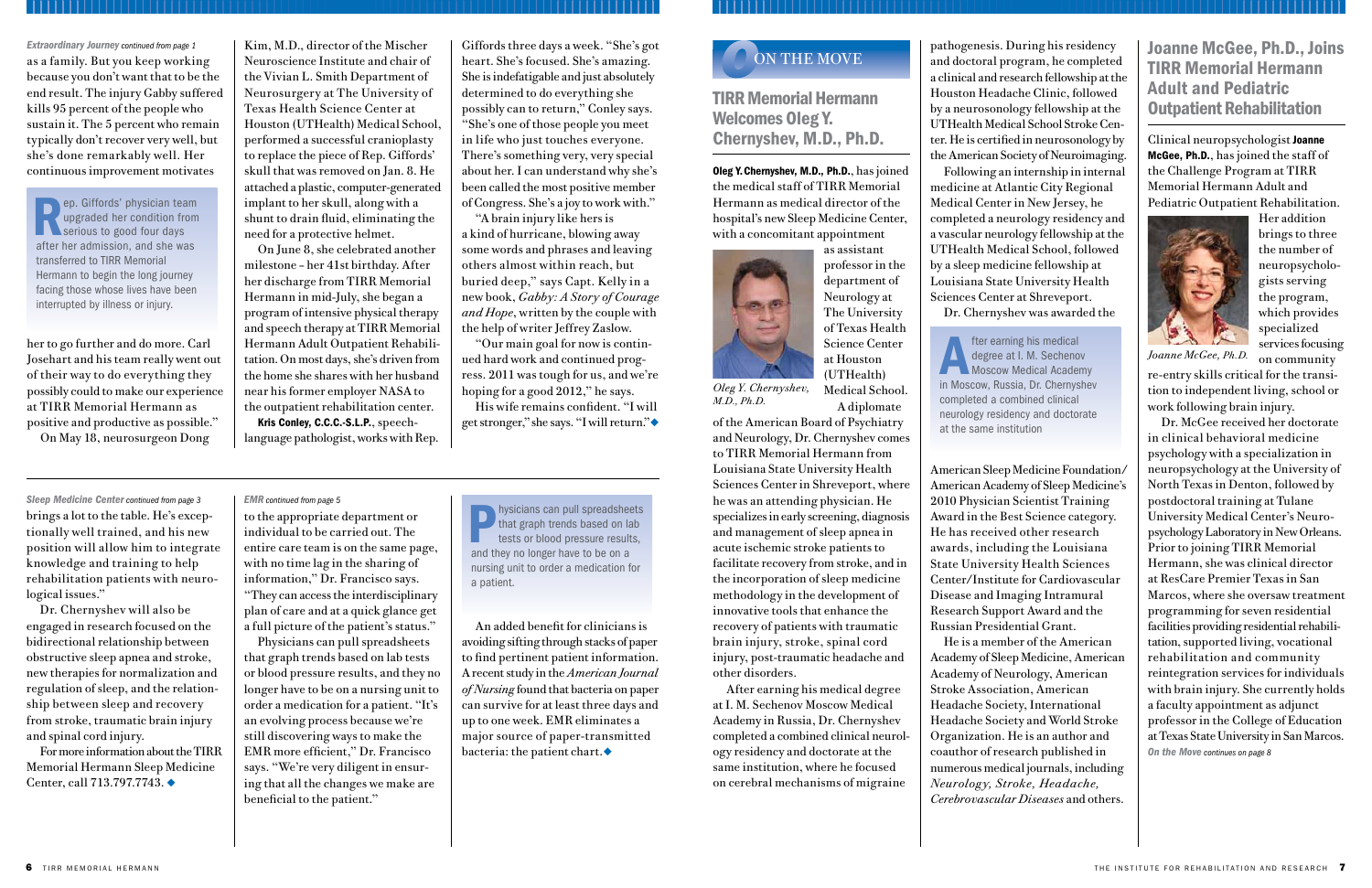"We'd like all of our staff members to have the opportunity to be involved in research," says Mark Sherer, Ph.D., A.B.P.P., F.A.C.R.M., senior scientist, director of research and director of neuropsychology at TIRR Memorial Hermann. "There's close integration of our research staff and clinical staff, which is mutually beneficial for both. Researchers have the opportunity to base their investigations on important clinical issues, and clinicians can learn how to bring new discoveries to the bedside, which ensures that we continue to provide the highest quality care."

The program carries 6.0 CEUs for registered nurses, certified case managers, social workers, CRCCs and CDMSs. Registration for the event, which will be held at the United Way of Greater Houston located at 50 Waugh Drive, is \$30 for Memorial Hermann employees and \$50 for non-Memorial Hermann employees. Registration opened in December. To register online, visit www.tirrmemorialhermann. org, or call 713.797.7229 to be added to the mailing list for a conference brochure. $\blacklozenge$ 



### Rehabilitation Solutions Advanced Case Management Conference Scheduled for February

TIRR Memorial Hermann's advanced case management conference featuring nationally and internationally recognized experts in the field of rehabilitation will be held on February 22, 2012. The one-day Rehabilitation Solutions program provides up-todate information about current treatment techniques and research initiatives that affect people with catastrophic injuries and illnesses.

The award recognizes distinguished physiatrists of international status who are major contributors to the field through teaching, research and scholarly publication.

Dr. Grabois, who is professor and chair of the department of Physical Medicine and Rehabilitation at Baylor College of Medicine, is currently president-elect of the American Academy of Pain Medicine (AAPM) and will succeed to the presidency at the annual meeting in February 2012. He recently attended the AAPM board of directors meeting in Chicago, and as chair of the strategic planning committee, presented an update of the 2010 strategic plan. With 2,000 members, the AAPM is the primary organization for physicians practicing the specialty of pain medicine in the United States.

#### Texas Governor's Office Renames Annual Disability Employment Awards for Lex Frieden

The Texas Governor's Office Committee on People with Disabilities recently renamed its annual employment awards program after disability rights champion and independent living movement leader Lex Frieden, one of the architects of the Americans with



Rehabilitation Innovation Award Winners Announced at TIRR Memorial Hermann's Annual Research Luncheon *On the Move continued from page 7* **Support her project "Evaluating Work Rehabilitation Innovation** | support her project "Evaluating Work

> Disabilities Act of 1990.

"I am very honored by this recognition, which is as much a reflection of the outstanding work of my colleagues as it

Gerard Francisco, M.D., Presents Walter J. Zeiter Lectureship TIRR Memorial Hermann Chief Medical Officer Gerard E. Francisco, M.D., presented the 43rd Walter J. Zeiter Lectureship on Saturday, Nov. 19, during the American Academy of Physical Medicine and Rehabilitation (AAPM&R) Annual Assembly. He

spoke on "The Pursuit of Excellence in Physiatric Education and Practice, discussing the challenges and opportunities rehabilitation professionals face in maintaining quality PM&R training responsive to the evolving needs and changing demographics of people with disabilities. He challenged educators to rethink how training is being delivered to remain relevant to the general needs of the discipline, and the individual needs and learning styles of trainees.

Acquired Brain Injury" and to Jennifer Hale, P.T., D.P.T., N.C.S., for "Comparison of an Advanced Ground



The Walter J. Zeiter Lectureship was established by the AAPM&R in 1961 to honor physiatrists who have made consistent contributions to the specialty and have earned the respect and admiration of their peers. Each year, the lectureship is awarded to a physiatrist who shared Dr. Zeiter's qualities of statesmanship, scholarship, executive leadership and warm friendship.

rior to joining TIRR Memorial Hermann, Dr. McGee was clinical director at ResCare Premier Texas in San Marcos, where she oversaw treatment programming for seven residential facilities providing residential rehabilitation, supported living, vocational rehabilitation and community reintegration services for individuals with brain injury.

> Martin Grabois, M.D., Recognized by the Association of Academic Physiatrists Martin Grabois, M.D., has been named a Distinguished Member of the Asso-

r. Francisco challenged educators to rethink how training is being delivered to remain relevant to the general needs of the discipline, and the individual needs and learning styles of trainees.

ciation of Academic Physiatrists.

### *A*ACCOLADES

*Lex Frieden*

Known for her advocacy work on behalf of people whose lives have been interrupted by brain injury, Dr. McGee served as the 2010-2011 chair of the Texas Traumatic Brain Injury Advisory Council (TBIAC)

Legislation and Policy Committee. She is a former presiding officer of TBIAC, and during her 2006-2008 term, legislation was passed ensuring insurance coverage in Texas for cognitive rehabilitation services after brain injury and the establishment of the Office of Acquired Brain Injury at the Texas Health and Human Services Commission. She has worked with that office to help youth with brain injury in the juvenile justice system, and has served on the Veterans Jail Diversion Committee to assist veterans with brain injury find support and services.

Dr. McGee is a member of the American Psychological Association, National Academy of Neuropsychology, Austin Neuropsychological Society and the Association of State and Provincial Psychology Boards. She has authored or coauthored numerous articles and made invited presentations to state and national brain injury organizations, including the North American Brain Injury Society, the National Academy of Neuropsychology, the American Psychological Association and the Brain Injury Association of Texas.

John Whyte, M.D., Ph.D., director of the Moss Rehabilitation Research Institute (MRRI), delivered the Charles C. Beall Lecture to 75 invited guests on November 10, 2011, at the second annual TIRR Memorial Hermann Research Luncheon in Houston. The luncheon is an annual event focusing on research under way at the rehabilitation hospital.

> is of my own achievements," says Frieden, who is The University of Texas System Chancellor's Health Fellow on Disability, a professor of biomedical informatics and rehabilitation at The University of Texas *Accolades continues on page 10*

Beall, who died in February 2010, served TIRR Memorial Hermann for 10 years as CEO and for 29 years as a board member. Dr. Whyte, who is also director of attention research at MRRI and director of brain injury research at Drucker Brain Injury Center at MossRehab, has received numerous awards and honors for his outstanding research, lectureship and work as a pioneer in the field of brain injury rehabilitation.

The recipients of three TIRR Memorial Hermann Rehabilitation Innovation Awards were announced at the luncheon. The competitive awards make it possible for any staff member to play a role in the hospital's mission to conduct clinically inspired research that benefits rehabilitation patients. Each year, a Pilot Award of up to \$50,000 is granted to an experienced investigator to fund an innovative pilot project that will lead, ultimately, to federal funding for expanded research studies. Two staff awards, ranging from \$5,000 to \$10,000, support smaller projects designed to give therapists, nurses, social workers and other staff hands-on experience in research with mentoring by experienced investigators.

Neuropsychologist Lynne Davis, Ph.D., received the \$50,000 Pilot Award to

Readiness in Persons with Traumatic Brain Injury: Development of an



Online Interview Tool." She will use the award to develop a standardized measure of work readiness in patients recovering from traumatic brain

injury. Currently, no such measure exists. Her project was selected for the award by two experienced peer reviewers for the National Institutes of Health, both of whom are affiliated with The University of Texas Medical Branch at Galveston.

This year's Staff Awards went to Catherine Cooper Hay, O.T.R., for her

> study of "The Effectiveness of Using the iPad to Improve **Orientation** Sequencing and Independence with Basic ADL Tasks in Subjects Who Have Sustained an

> Reaction Design Ankle-Foot Orthosis and a Traditional Articulated Ankle-Foot Orthosis on Gait and Balance in Individuals with Hemiparesis." Proposals



submitted for the Staff Awards were reviewed by senior researchers at TIRR Memorial Hermann.

*Catherine Cooper Hay, O.T.R.*

*Jennifer Hale, P.T., D.P.T., N.C.S.*

*Lynne Davis, Ph.D.*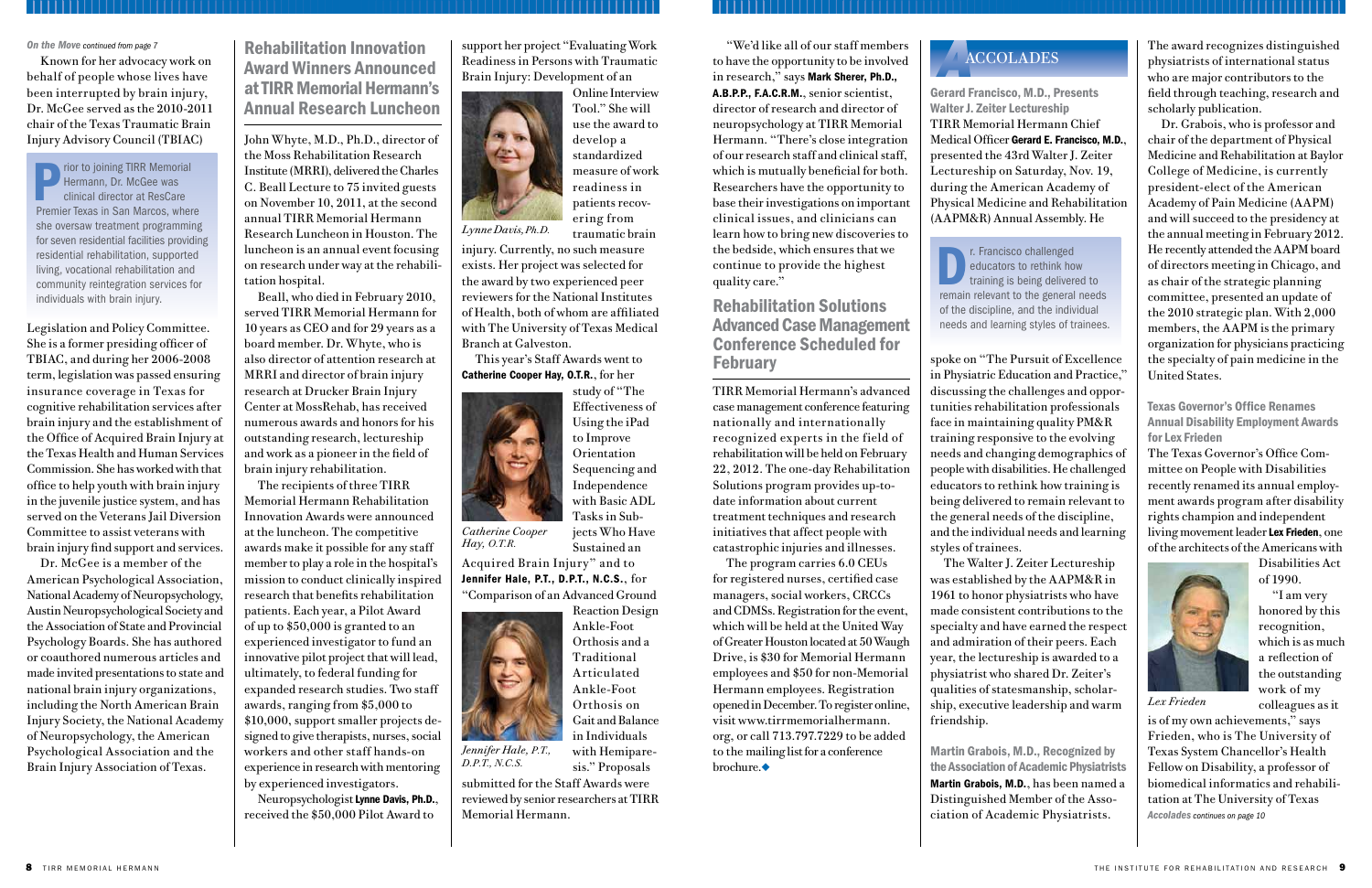(ACRM) in Atlanta. Dr. *Martin Grabois, M.D.* Grabois recently

Grabois M. Complex Regional Pain Syndrome: Etiology, Classification



awards\_winners/.  $\blacklozenge$ 

and Evaluation. Invited presentation to the American Congress of Rehabilitation

Meeting

received the ACRM Distinguished Member Award for his service to the field and the organization.

Grabois M. Complex Regional Pain Syndrome Classification, Diagnosis and Treatment; Muscle Pain Syndromes: Diagnosis and Treatment. Invited presentations at the International Summit Forum on Development and Prospect of Minimally Invasive Diagnosis and Treatment of Pain Medicine in Shenzhen, China.

Grabois M. Guidelines for Establishing Medical Rehabilitation in Developing Countries; Managing Chronic Pain in Rehabilitation Diagnosis. Invited presentation to the 4th International Congress of Avapes on Rehabilitation and Inclusion. Dr. Grabois also attended the Rehab International Executive Committee and Assembly meeting in his role as treasurer.

> postdoctoral research fellow, sponsored by the National Institutes of Health grant awarded to Sheng Li, M.D., Ph.D. Dr. Yen will work on motor recovery of upper-extremity function after stroke.  $\blacklozenge$

**10** TIRR MEMORIAL HERMANN

Grabois M. Fibromyalgia: Diagnosis Criteria and Differential Diagnosis and Complex Regional Pain Syndrome. Invited presentation to the Annual Congress of the American Academy of Physical Medicine and Rehabilita-



Assessment and Treatment of Impaired Self-

> Literacy-Level Appropriate;" Kerry Davis, R.N., C.R.R.N., C.B.I.S., and Debbie McCormack, R.N., "Connecting the Dots: Communication, Education and Family Adaptation." Poster presentations were made by DeAnn Roberts, R.N., C.R.R.N., "Restraints: A Quality Improvement Project;" and Becky Thayer, R.N., C.R.R.N., and Sarah E. Lake-Wallace, Pharm.D., M.S., "Quiet

Awareness. Invited presentation to the Association of Rehabilitation Nurses Annual Conference, Las Vegas, Nov. 2-5. William H. Donovan, M.D., delivered



three lectures as a visiting professor at the University of Rochester in New York on October 14 and 15. He spoke to faculty and

# **O** ON THE PODIUM ON THE PODIUM

Management and Pain Management following SCI" and to consumers and professionals on "Spinal Cord Injury: Past, Present and Future."

Maegan Morrow, MT-BC, NMT, CBIS, discussed her use of melodic intonation therapy and other techniques to aid in Rep. Gabrielle Giffords' recovery. KTAR.com, Nov. 20. Morrow was also featured in an article entitled "Music Can Help Retrain an Injured Brain," USA Today, Nov. 27.  $\blacklozenge$ 

Zone for Medication Preparation. Lisa Thomas, R.N., C.R.R.N., C.B.I.S., presented a paper on "Easing Transition to the Community with a Nurse-Initiated Program for Post-discharge Telephone Contact." Ann Gutierrez, who coauthored a chapter in The Specialty Practice of Rehabilitation Nursing, Core Curriculum, held a book signing at the conference.

*William H. Donovan,* residents on "Respiratory *M.D.*

Jasper Yen, Ph.D., has joined the

Cindy Ivanhoe, M.D., chaired "Comprehensive Clinical Management" sponsored by Scientiae on Oct. 22 in Austin, Texas. She was guest editor of *Brain Injury Professional* magazine's issue on spasticity and has been named to the American Academy of Physical



Medicine and

Rehabilitation's Concussion Task Force. She was course director of "Medical Complications of Mild Traumatic Brain

Injury" at the American Academy of Physical Medicine and Rehabilitation conference held in Orlando, Florida, Nov. 17-20.

TIRR Nursing was well represented at the Association of Rehabilitation Nurses conference held in Las Vegas in November. Presenters included

Ann Gutierrez, R.N., C.R.R.N., C.B.I.S., "Providing Education for the Hispanic Patient That is Culturally and

Fieden was appointed by<br>President George W. Bush as<br>chair of the National Council o<br>Disability in 2002, and also served rieden was appointed by President George W. Bush as chair of the National Council on an eight-year term on the United Nations Panel of Experts on the Standard Rules for Disability.

embers of Congresswoman Gabrielle Giffords' therapy team were featured in an article that ran in the Nov. 20 issue of the *Houston Chronicle*. Included were speech pathologist Kelley Warren Kirst, M.S., CCC-SLP, CBIS, OT assistant Dawn Phillips, COTA, and music therapist Maegan Morrow, MT-BC, NMT, CBIS.

Members of Congresswoman Gabrielle Giffords' therapy team were featured in an article that ran in the Nov. 20 issue of the *Houston Chronicle*. Included were speech pathologist Kelley Warren Kirst, M.S., CCC-SLP, CBIS, OT assistant Dawn Phillips, COTA, and music therapist Maegan Morrow, MT-BC, NMT, CBIS.

Lex Frieden wrote about support the Southwest ADA Center provides for people with disabilities in "The Irony of It All" in yourhoustonnews. com, Nov. 23.

Former patient Ebony Horace was featured in "Family Counts Its Blessings After Time of Hardship." *The Lufkin News*, Nov. 25.

Courney Capps Shumway underwent rehabilitation at TIRR Memorial Hermann after a reaction to anesthesia stopped her heart. *The Lufkin News*, Nov. 25.

### *I*IN THE NEWS

*Cindy Ivanhoe, M.D.*

#### *Accolades continued from page 9*



*Jasper Yen, Ph.D. Sheng Li, M.D.,Ph.D.*

Health Science Center at Houston (UTHealth) and director of the Independent Living Research Utilization (ILRU) program at TIRR Memorial Hermann. He was appointed by President George W. Bush as chair of the National Council on Disability in 2002, and also served an eight-year term on the United Nations Panel of Experts on the Standard Rules for Disability. He is author or coauthor of more than 60 articles on independent living, disability rights and rehabilitation, and has received two Presidential Citations for his work in the field of disability.

The Committee on People with Disabilities has worked since 1979 to highlight the efforts of employers to hire and retain employees with disabilities. Each year during October, National Disability Employment Awareness Month, a local committee

in Texas hosts the Annual Employment Awards Ceremony, and the winners in each of several categories are announced and introduced. The first presentation of the Lex Frieden Employment Awards took place at this year's award ceremony in Austin on Oct. 25, 2011, hosted by the Austin Mayor's Committee on People with Disabilities. Frieden gave the keynote address at the awards, which have been presented annually since 1979 to employers, entrepreneurs

and professionals in the field of disabilities, for exemplary actions, methods and practices.

This year's award winners are Scott Tisdall of Walgreen's in Waxahachie, who received the committee's highest honor, the Governor's Trophy; Professional Contract Services Inc. in Killeen, honored with the Large Employer Award; Johnson Controls in San Antonio, which received the Medium Employer Award; Taco Cabana #278 in Austin, honored with the Small Employer Award; the Laredo Independent School District, recognized with the Non-Profit Employer Award; and the Texas RehabACTion Network of the Coastal Bend in Corpus Christi, winner of the Martha Arbuckle Award for a Local Committee. For more information about the winners, visit http://governor.state. tx.us/disabilities/awards/employment\_



*Ann Gutierrez, R.N., Kerry Davis, R.N., C.R.R.N., C.B.I.S. C.R.R.N., C.B.I.S.*

*DeAnn Roberts, R.N., C.R.R.N.*



*Becky Thayer, R.N., C.R.R.N.*

*Pharm.D., M.S.*



*Sara Lake-Wallace, Lisa Thomas, R.N., C.R.R.N.*